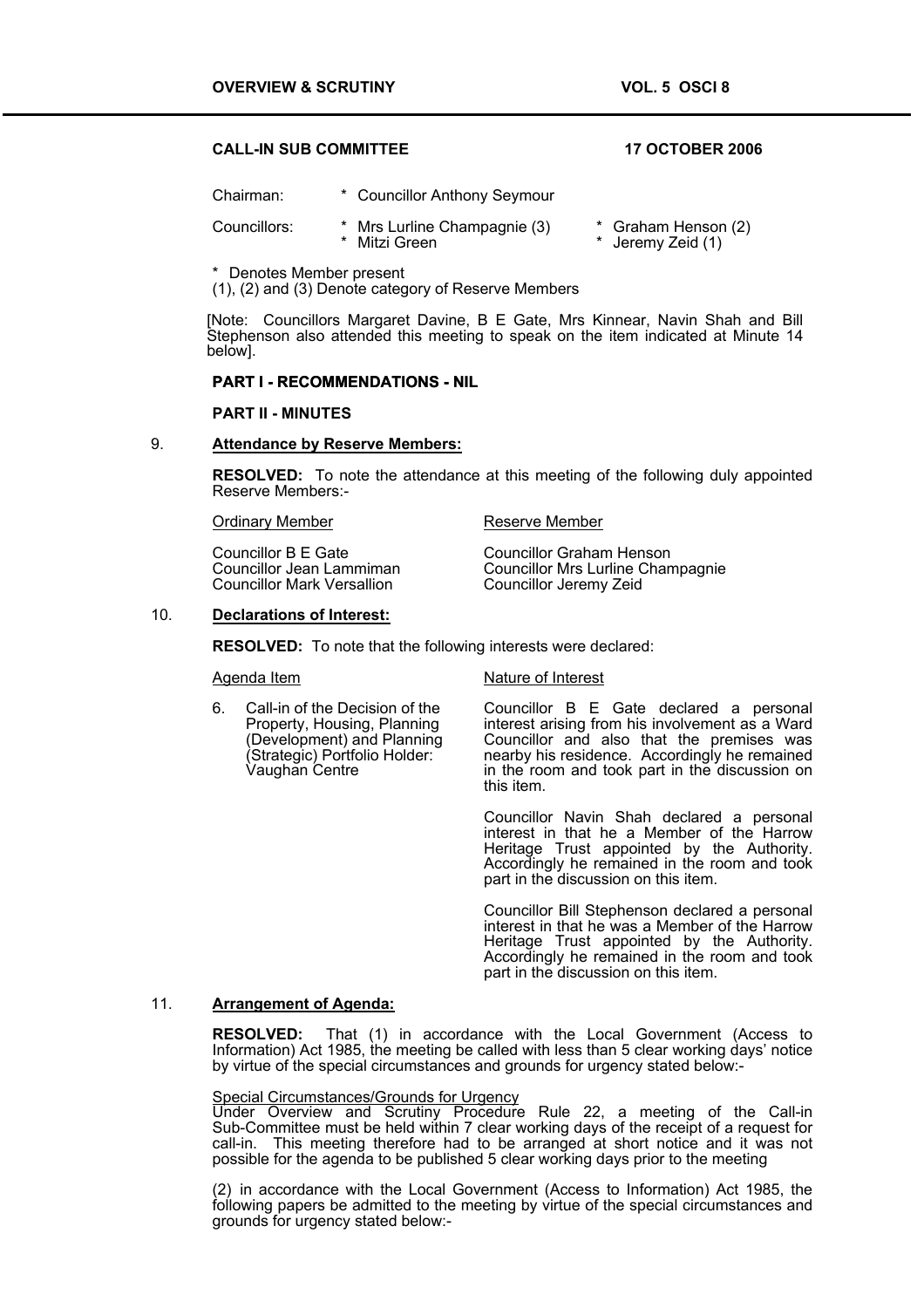Item **International Circumstances**/ **Item**Special Circumstances/

6. Call-in of the Decision of the Property, Housing, Planning (Development) and Planning (Strategic) Portfolio Holder: Vaughan Centre  $-$ Documents:

- Council Motion from meeting held on 20 January 2005 entitled Locally Listed Buildings
- Section D12 of Harrow's Unitary Development Policy regarding Locally Listed Buildings

Grounds for Urgency The lead signatory to the Call-in tabled these papers<br>to support the Call-in to support the request. The papers were admitted onto the agenda in order to enable Members to consider all information relevant to the item before them for decision.

(3) it be noted that agenda item 5 "Protocol for the Operation of the Call-in Sub-Committee" had been admitted erroneously onto the agenda and was therefore removed;

(4) all items be considered with the press and public present.

(See also Minute 13).

# 12. **Minutes:**

**RESOLVED:** That the minutes of the meeting held on 22 August 2006 be deferred until printed in the Council Bound Minute Volume.

### 13. **Protocol for the Operation of the Call-In Sub-Committee:**

**RESOLVED:** That (1) the Protocol, which had not been formally approved by the Call-In Sub-Committee, and was admitted erroneously onto the agenda, therefore be withdrawn; and

(2) the Protocol be informally discussed and agreed between the Chairman and Vice-Chairman and submitted to a future meeting of the Call-In Sub-Committee for approval.

# 14. **Call-in of the Decision of the Property, Housing, Planning (Development) and**

**Planning (Strategic) Portfolio Holder: Vaughan Centre:** The Sub-Committee considered a decision of the Portfolio Holder for Property, Housing, Planning (Development) and Planning (Strategic) dated 29 September 2006, which had determined that the former Vaughan School should be de-listed.

At its meeting on 12 September 2006, the Strategic Planning Advisory Panel had received a report of the Director of Strategic Planning, advising of the need to de-list the Vaughan Centre as the building was no longer fit for purpose. A recommendation from the Strategic Planning Advisory Panel was referred to the Portfolio Holder for Property, Housing, Planning (Development) and Planning (Strategic) for decision. The Portfolio Holder had agreed to the recommendation to de-list the Vaughan Centre. A call-in notice was subsequently received, calling in the decision relating to the de-listing of the Vaughan Centre. This decision had therefore been referred to the Call-In Sub-Committee for consideration under the call-in procedure.

The decision had been called-in on two grounds: inadequate consultation with stakeholders prior to the decision and that the decision was contrary to the policy framework of the Council

The Portfolio Holder for Property, Housing, Planning (Development) and Planning (Strategic) and the Leader were both unable to attend the meeting. In accordance with the Appendix to the Executive Procedure Rules 4C, (Delegated Powers of Portfolio Holders (Temporary Arrangements)) the Leader of the Council had temporarily transferred responsibilities and power to the Portfolio Holder for Urban Living – Public Realm, who attended the meeting. A letter had been circulated to all Members notifying them of this temporary transfer. Four of the six signatories and the Ward Councillor also attended the meeting.

Members considered the notice invoking the call-in procedure, the record of the Portfolio Holder's decision and the documentation sent to the Portfolio Holder to inform her decision. In addition, an extract from the Unitary Development Policy (UDP), Section D12; Locally Listed Buildings and a motion regarding Locally Listed Buildings, which was passed at Council on 20 January 2005, was tabled by the signatories.